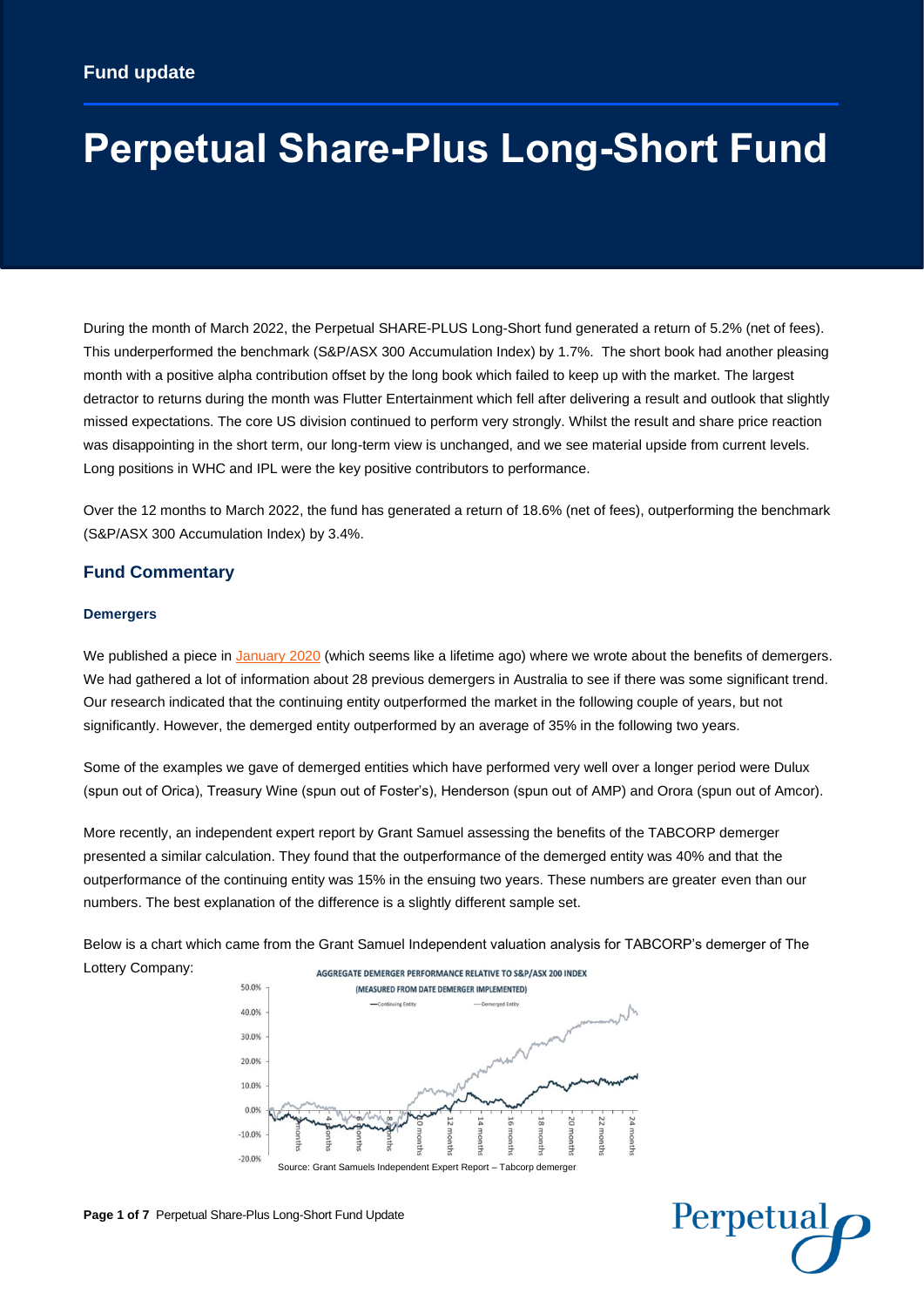### **Why are demergers successful?**

At the time we published our first demerger note, we put it down to two fundamental reasons:

1. Splitting the company into two bite-sized pieces increases the chances that one of the two companies will get acquired. Of the 28 demergers we analysed, 18 of one of the two parts had been taken over (most within a couple of years).

2. The demerged entity received more love once it had been demerged. We think this is worth expanding on below.

In the January 2020 piece we said this when describing why Orica's demerger of Dulux had been so successful:

"*…Capital allocation, human resources, marketing etc. would be completely different between these two businesses (paint & explosives). Once demerged, attracting and retaining top quality management is made easier as employees of the demerged entity can be incentivised with equity in an entity in which you can make a difference rather than being part of a larger conglomerate.*"

When asking a parent of multiple children if they have a favourite child, they will typically say that they are all equal and they have no favourite. However, more often than not, they are lying. The same could be said for companies. Whenever we ask a CEO or chairman which of his/her divisions he/she is most excited about, they always answer that they are equally excited about all divisions. Again, I believe that this is a lie. Every CEO/board has a favourite division. Capital is a scarce asset and, when push comes to shove, that capital will tend to gravitate to the favourite child. When there are extra corporate costs, they will tend to be shoved more to the less loved children, which has the impact of understating the earnings of the ugly duckling.

What is interesting in demergers is that the CEO and chairman are forced to make a choice about which division is their favourite child as they must make the decision about where they are going to remain. In the recent demergers, Woolworths/Endeavour, Graincorp/United Malt and Iluka/Deterra the CEO and chairman both decided to go to Woolworths, United Malt and Iluka respectively. In the TABCORP/The Lottery Company demerger the chairman went with The Lottery Company despite having a self-professed great relationship with the racing industry.

What typically happens is the ugly duckling company will typically get a new CEO, a new board and generally a new culture. Often you get divisional management promoted to CEO. There emerges an almost underdog status within the new company. We articulated in our first demerger note that some of the outperformance can be explained by the extra attention a demerged entity gets. However, we think it runs deeper. The new team running the demerged business are unshackled from corporate overheads frustrating constraints. This can give way to a new culture which is hungrier, leaner and more agile. This demerged business can make the right investments and seize on market opportunities without having to prepare a pitch book for head office. We have observed from the performance of recent ugly ducklings (Endeavour, Graincorp and Deterra) how a new culture and lease of life can be injected post demerger.

#### **The role of lifecycle in company demergers**

Some companies are great companies with great culture forever and some companies are badly run companies and have poor culture forever. Most companies are somewhere in the middle. They go through periods of good decision making and periods of poor decision making. Generally speaking, the poor decision making usually occurs at points in time when things are going well. Either the cycle is in the company's favour, or the management team are basking in the glory of previously astute decision making. **The point here is that the worst decisions are generally made when times are good.** We believe the contra is also true. When people/companies have their backs against the wall, the survival instinct

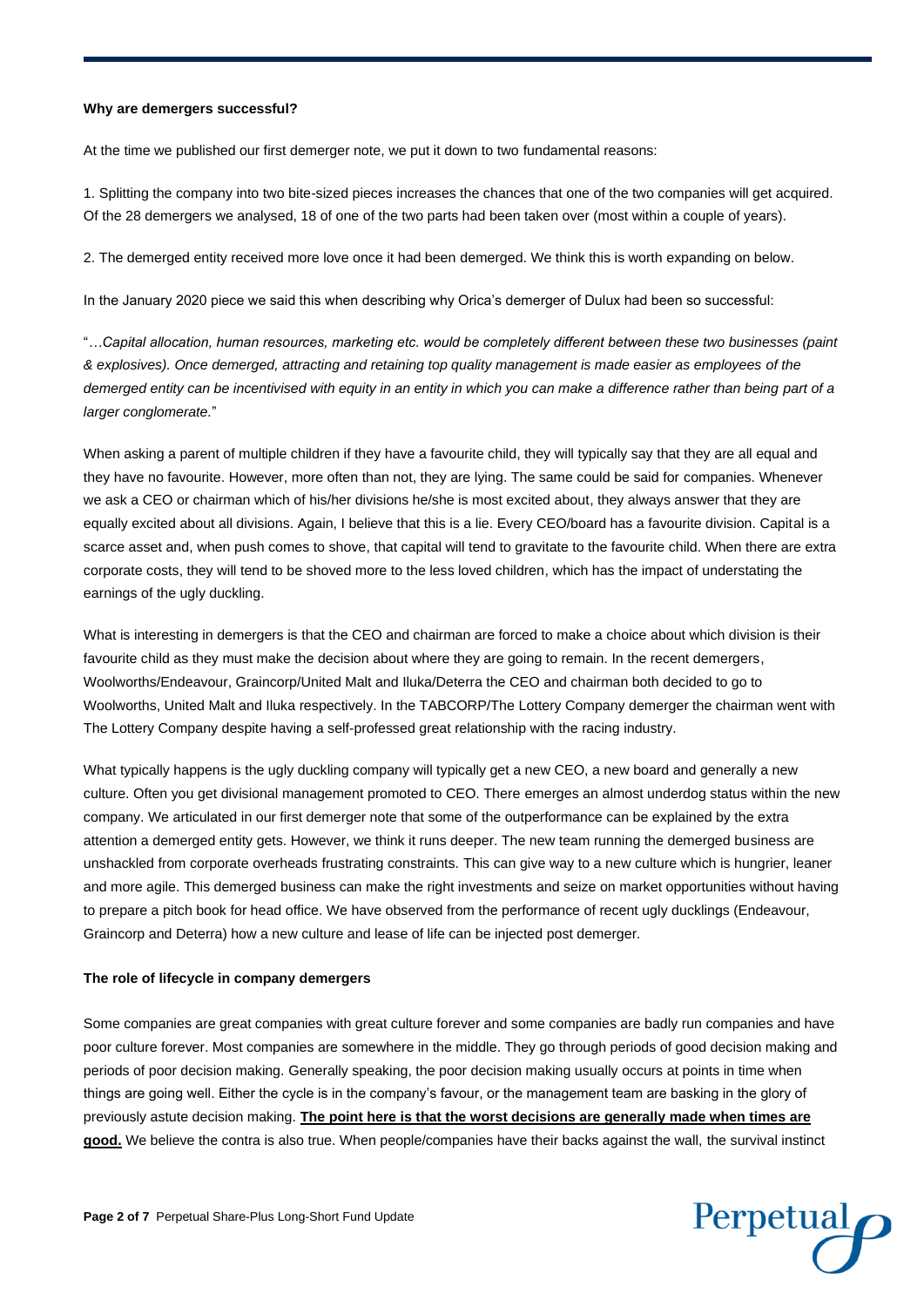hones one's decision-making ability, and people tend to make their best decisions. As mentioned above, we have observed most companies drift between arrogance and humility.

One example is the supermarket sector in Australia. While there are smaller competitors, it is essentially an oligopoly with two major players, Coles and Woolworths. Over the last couple of decades, the ascendancy in terms of market share, profitability and share price has swung between Coles and Woolworths. What we have observed is that there is an almost seven-year cycle as one of these companies moves from outhouse to penthouse and vice versa. For Woolworths, we see that when things were supposedly at their best in the mid to late noughties, they started to get arrogant. They focussed on rolling out new stores, maximising short term profitability through price increases and thought it was a good idea to start a new hardware business, Masters, from scratch.

To cut to the chase, this ended in a lot of pain for shareholders as the company stretched its balance sheet and got distracted away from their core business – selling groceries. At this point in time, they were well and truly in the outhouse. This is when we observed the board and new management start to make smart investment decisions. These included shutting down Masters, taking the short-term profit hit by improving service and dropping prices, investing in the store network, investing in automating their supply chain, developing best of breed online offering and data analytics, and demerging its bottle shop and pubs business Endeavour.

The point of the above is that most listed companies go through periods of good and bad decision making. Our observation is that, generally speaking, the good decisions are made during periods of humility and bad decisions are made during periods of arrogance.

We believe that this could be one of the reasons that demergers tend to work. Demergers tend to occur in businesses when the company is going through that part of the lifecycle where they have worked out that they cannot be all things to all people. They tend to be decisions made by a humble CEO and board who are focussed on shareholder value maximisation and an understanding what that company's core skillset is.

I believe that this is another subtle reason why demergers tend to work. When a board and management are arrogant, they prioritise getting bigger over maximising shareholder value. Therefore, a demerger would not rank highly as an option as it would signal that they are not masters of the universe. Therefore, the culture of a company leading into a demerger tends to be a little humbler, at which point there is generally better decision making.

#### **Markets Prefer Pure Plays**

This last reason is probably the most basic, but still a good reason why demergers tend to work. That is, markets generally tend to prefer pure play companies over conglomerates. We believe that market participants are pretty simple creatures. With the onset of retail punters chasing "meme" stocks and passive money and ETFs pursuing the popular "theme of the day", we feel that this is the case even more today than ever before.

With this in mind, we believe the market is more likely to ascribe a higher value for a pure play company than it would for a division within a conglomerate. This sounds asinine. Surely market participants would be clever enough to assign the same valuation to the same business within a corporate structure as it would if it were to be stand alone? Sadly this is not the case. When market participants want to get exposure to a theme, they will pay a material premium for that pure play company rather than a division of a conglomerate in the sum of the parts.

One example is comparing Iluka to Lynas. Iluka has a market cap of \$5.3bn. It has a mineral sands business which will generate EBITDA of \$700m and we think is worth around \$3.5bn and it also owns a \$500m stake in Deterra. Therefore, one can imply a value of around \$1.3bn for its rare earths deposit and refinery. By our calculation, the volume and

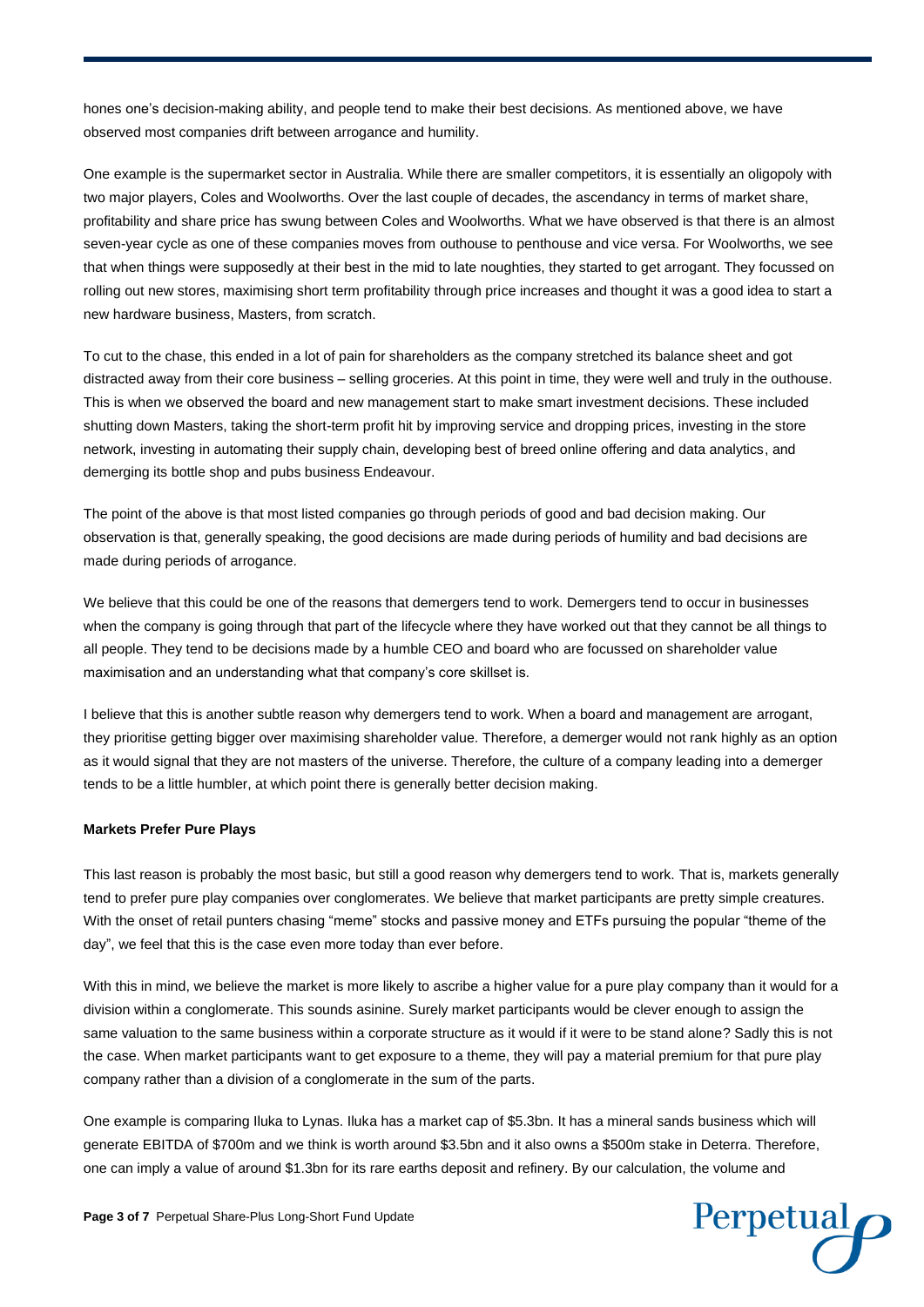earnings from Iluka's rare earths business in a few years' time will generate EBITDA, revenue and volume from its rare earths business just over 50% of Lynas. Lynas has a market cap of \$9bn. By these measures, the market should be valuing ILU's rare earths business of at least \$4.5bn as a stand-alone business rather than \$1.3bn attributed to it by the share price. We suspect one reason for this is the conglomerate discount.

While above we are talking about pure play thematic investing, we also believe that this conglomerate discount is applicable even when there is no "hot theme" involved, given how market participants like to think about their investment portfolio. Investors like to pigeonhole their investments. Some investments they want to put in the bucket of companies with steady and predictable (at least perceived) earnings growth, which they can model out for many years (low growth compounder). Other investments are a bit more speculative where there are very little earnings now, but the growth potential is massive (high growth speculative). Then there are deep cyclical companies. These companies struggle at the bottom of the cycle but can generate a remarkable amount of cash at the top of the cycle (deep cyclicals). The attraction for investors in these sorts of businesses is if you get the cycle right and are counter cyclical, you can make a lot of money. The three examples above are by no means exhaustive but are illustrative of how investors have a tendency to pigeonhole.

The problem comes when there are companies which have two material divisions with materially different investment traits. Take Graincorp pre-demerger as an example. The malt business (subsequently called United Malt) was perceived to be a low growth compounder. The rest of Graincorp would be put into the deep cyclical camp. The "low growth compounder" investors didn't like the volatility associated with the cyclical part of the business and the deep cyclical investors didn't like the boring United Malt business as it diluted the cyclical leverage. They would look to get their exposure elsewhere, in say, Elders.

When you separate these different businesses, you get a completely different shareholder base for the two companies over time. Management can run capital management and make investments based on its specific earnings stream and shareholders preference rather than a hybrid of the two.

This is another reason why we feel the right demergers can work. Generally speaking (and there are some very obvious exceptions) the market prefers pure play businesses where they can pigeonhole the investment characteristics rather than having to analyse two completely different sets of cashflow streams. While this in itself is a weak reason for a demerger in isolation, it is an explanation as to why the right demergers tend to work.

As value investors, we like finding companies like these hidden gems within larger conglomerate companies where the market is unwilling to ascribe a proper value. We believe that, one way or another, this value will get realised over time to the benefit of our unitholders.

| Company               | <b>Demerger Date</b> | <b>Total Return Since Demerger</b> | <b>S&amp;P 200 Accumulation Index Return</b> | Outperformance |
|-----------------------|----------------------|------------------------------------|----------------------------------------------|----------------|
| Iluka/Deterra         | 23/10/2020           | 80%                                | 28%                                          | 52%            |
| Graincorp/United Malt | 24/03/2020           | 101%                               | 76%                                          | 26%            |
| Woolworths/Endeavour  | 24/06/2021           | 11%                                | 6%                                           | 5%             |

#### **So how have the recent demergers performed?**

Source: Perpetual Research, IRESS

As a major shareholder in both Iluka and Graincorp pre-demerger we pushed the respective boards for these demergers and we believe that we were instrumental in getting them done. We are happy to say that as you can see from the table above, they have materially outperformed the market since the demerger.

Perpetual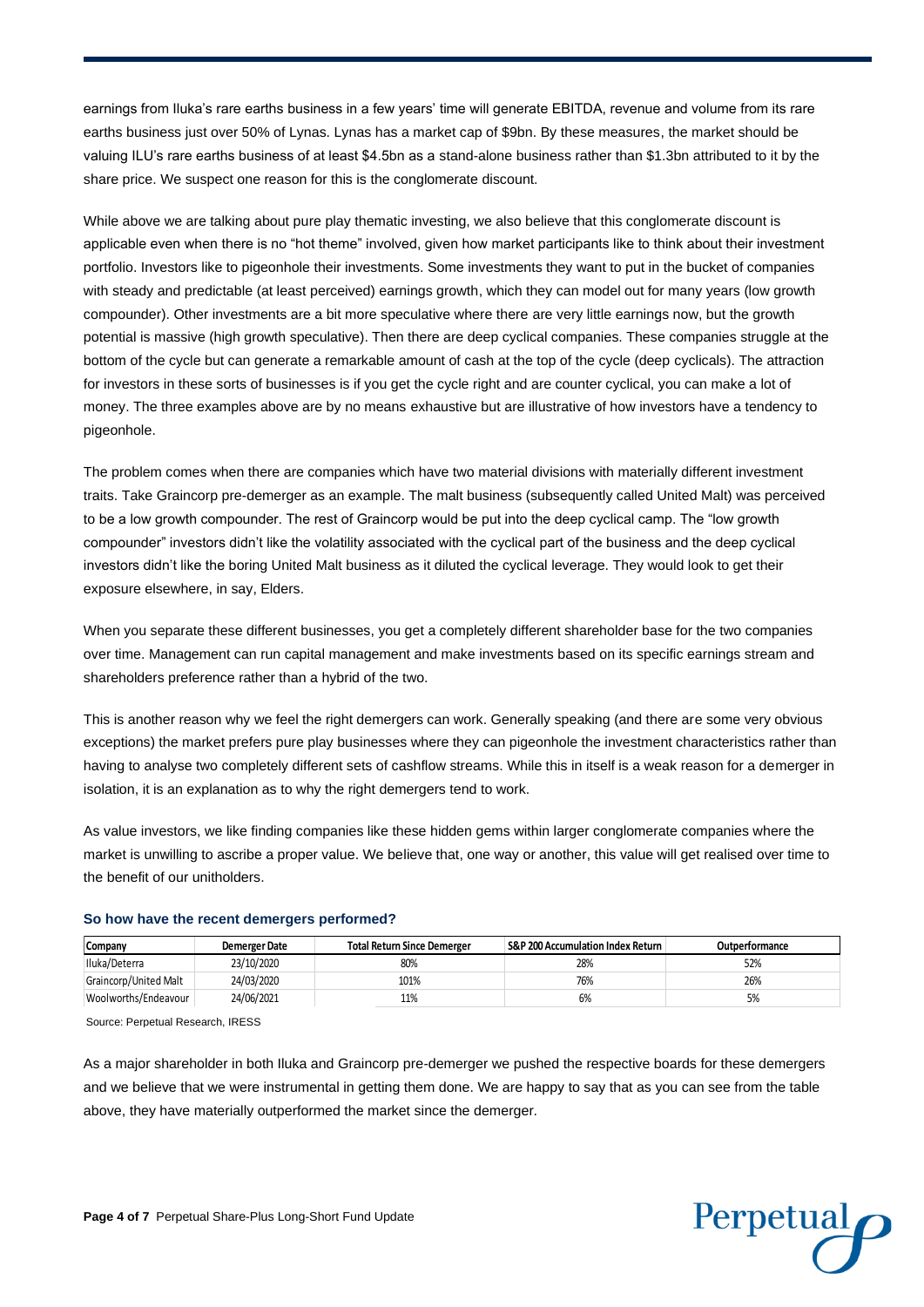There can be the argument that for both Iluka and Graincorp their respective markets have turned more favourable since the demerger and that they would have performed as strongly whether or not they had demerged.

However, this is not completely fair. United Malt has had a pretty torrid time since the start of COVID and has underperformed the index by over 75% since listing so that has evened things up. We believe that had United Malt still been part of Graincorp, the market would have not been able to focus on the strong cycle and cash generation of the core Graincorp business. It is our judgement that the demerger has helped the combined returns here.

Iluka has outperformed by 52% since the demerger. While market conditions have improved and Iluka has executed well on progressing Stage 3 Eneabba rare earths project, again we feel that the market's ability to focus on the demerged companies respective attributes has contributed to this outperformance.

#### **Other Potential Demergers**

The corporate history of Incitec Pivot is quite interesting. It started life inside Orica. Orica merged its fertiliser distribution business with a co-op called Pivot Limited, which was a fully integrated fertiliser company with manufacturing of urea at Gibson Island. This merged entity listed in 2003 with Orica maintaining a 70% stake. In 2006, Orica sold out of Incitec Pivot. In the same year, Incitec Pivot bought Southern Cross Fertilisers from BHP. The main asset here was DAP manufacturing facilities at Phosphate Hill. Two years later, IPL bought Dyno Nobel which was a global explosives manufacturer. The interesting aspect here is that the child (IPL was born out of Orica) became Orica's largest competitor. In 2016, Incitec commissioned an ammonia plant in Louisiana.

As you can see, IPL has had an interesting corporate history with a conglomerate of different assets. We believe that the fertiliser business is quite a different investment proposition to the Dyno Nobel business, an explosives business which supplies Ammonium Nitrate (AN) to mining and aggregates companies to blow up rocks. This is a pretty steady business with long term contracts and a strong market position both in Australia and the US. In the above analogy you would call this a "low growth compounder".

The other part of the business is the fully integrated fertiliser business. Its earnings are extremely volatile and leveraged to global fertiliser prices (specifically DAP and urea prices). It would be best described as a "deep cyclical" business. We believe that the investors of each division are likely quite different and that, as it currently stands, the company is neither here nor there. Its earnings are too volatile to attract the "low growth compounder" mob and its fertiliser business is too small a part of the valuation to attract investors interested in that part of the business.

We believe that the management and board would be in favour of a demerger. They tried to sell the fertiliser business a few years ago, but to their credit decided to hold onto the fertiliser business when bids were not high enough. There is a lot going on in the world of agriculture and fertiliser at the moment. Following Russia's invasion of Ukraine, food and energy prices (which were already on an upward trajectory) went vertical. Given Ukraine is the world's food bowl and Russia was the largest exporter of fertiliser, the impact of the war and the ensuing sanctions will have a long-lasting impact on the agricultural supply chain. Fertiliser is very energy intensive and hence is also leveraged to skyrocketing energy prices. The point here is that fertiliser stocks in the US have rallied strongly over the last year, with Mosaic, CF Industries and Nutrien up anywhere from 100-140%. Incitec over the same period is only up 44% (even less in USD terms). We are sympathetic to the view that there could be a "stronger for longer" cycle for fertilisers. With 20% of the world's traded fertiliser likely to be sanctioned for the foreseeable future, underinvestment in fertiliser plants in the western world due to ESG concerns, high agriculture prices and the difficulty in increasing capacity, we think that existing fertiliser manufacturing companies have a decent outlook for the medium term.

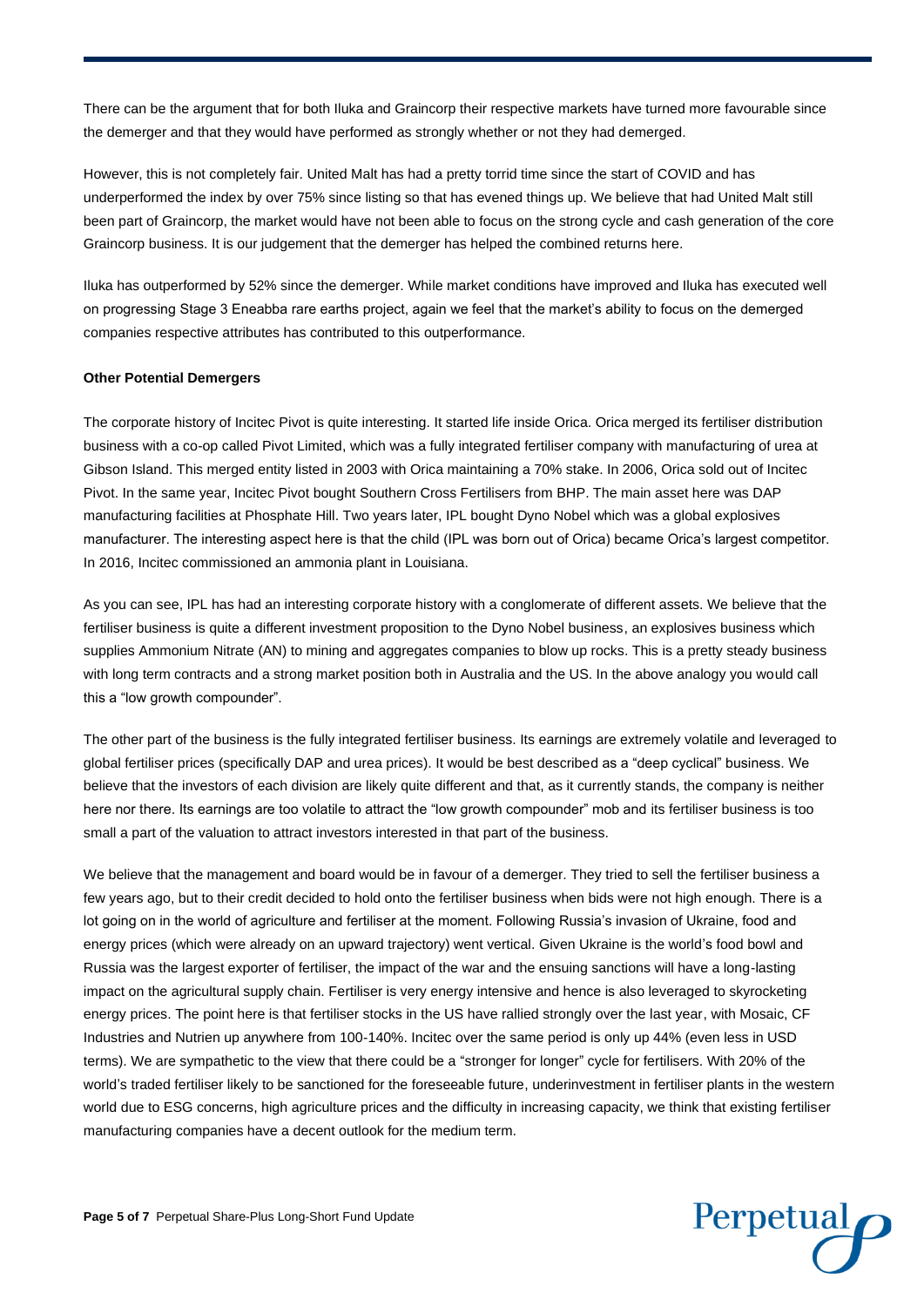While at this stage Gibson Island urea plant is scheduled to shut in December this year, we believe that circumstances have changed. Not only does Gibson Island manufacture agricultural grade urea but it is the only manufacturer of Adblue in Australia. With a global shortage of Adblue made worse by conflict in Ukraine and China stopping urea exports, imports of Adblue have almost completely dried up. IPL's Gibson Island plant currently supplies 95% of Australia's Adblue without which our whole supply chain would likely come to a grinding halt. It could be argued that there is national interest for the government to assist IPL in keeping Gibson Island open for a few years. The point here is that while the fertiliser business is at an earnings high point, we feel the assets are quite strategic given the current geopolitical climate. We think the cashflow generation of the fertiliser division will be very strong in the short to medium term as we have difficulty seeing supply side response in the fertiliser market and farmers can only hold off application for so long. The point here is that we think that the time is perfect for IPL to demerge its fertiliser business. We think that, over time, IPL could work with the government to become the national champion in fertiliser and Adblue manufacturing to leverage off its expertise, Australia's competitive advantage in agriculture and the medium to longer term desire for the country to sure up the supply chain in strategic industries like fertiliser. This may require some capital spend which investors in the current IPL may feel dilutes the company away from the high returning and steady explosives business.

We suspect, in the event of a demerger, the CEO and chairman will stick with the explosives business as it is the "favourite child" and that the "ugly duckling" fertiliser business will get a new management team, new board, new culture a strong balance sheet, great cashflow and a new lease of life. We think as a stand-alone entity it will be a cyclical but unique business with several growth opportunities.

## **Conclusion**

As an active value manager, we like investing in companies where there are hidden assets not being properly valued by the market. If we believe that there is material value accretion by demerging the undervalued division on a long term basis, we will push the board to consider such a demerger. We believe that we have been instrumental in the demerging of Iluka & Deterra, Graincorp & United Malt as well as the upcoming demerger of TABCORP and The Lottery Corporation. Since demerger the combined businesses have outperformed materially. While early days we are seeing quite a few benefits from breaking these businesses up.

We wrote about the benefits of demergers in our January 2020 report where we outlined ensuing M&A as well as more love for the demerged entity as reasons for successful historic demergers, we also think that demergers tend to happen at a time in a company's life cycle when they are less arrogant and tend to make better decisions. We also think that investors' ability to pigeonhole the separate companies is also a reason why the two separate companies tend to trade better than if they were still together.

With this in mind, we feel strongly that IPL should look to demerge its fertiliser business. We think that it dilutes the strong outlook for its explosives business through its volatile earnings stream. As a demerged entity, the fertiliser business would be able to get more attention. We believe it may be able to work with the government to keep Gibson Island open and potentially invest in other fertiliser manufacturing facilities, so Australia becomes more self-sufficient in such a strategic commodity. We feel that, as a standalone fertiliser company, global investors with the view of a super cycle in fertilisers would be more likely to invest in the company whereas right now it is diluted by the explosives business.